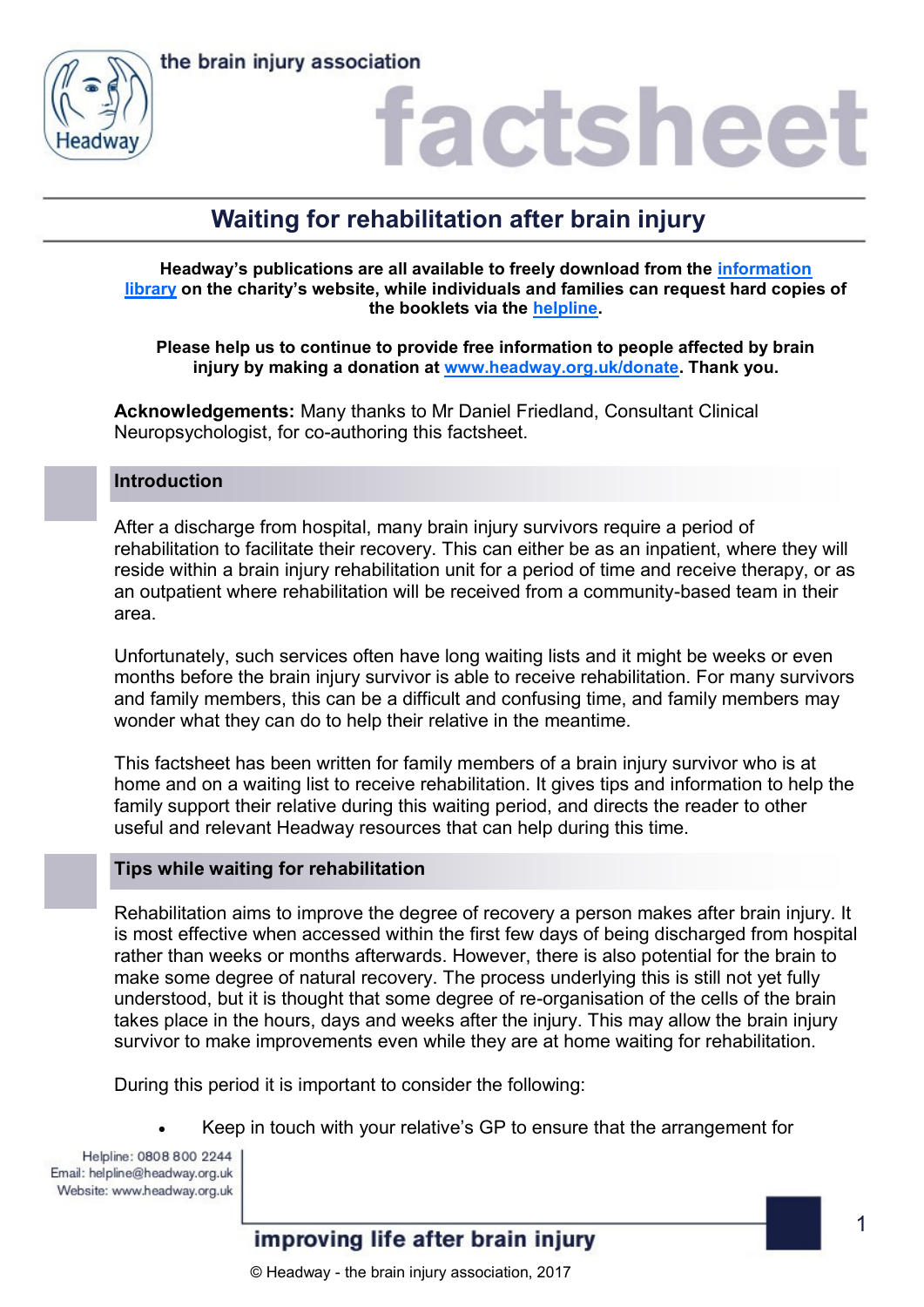

the brain injury association

# factsheet

- rehabilitation is still on track.
- If your relative is feeling fatigued (which is very common after brain injury) let them rest and encourage them not to fight through it. More information on this is available in the Headway booklet *[Managing fatigue after brain injury.](https://www.headway.org.uk/media/3995/managing-fatigue-e-booklet.pdf)*
- Minimise levels of stimulation in the environment, such as loud noises or very bright lights.
- Encourage your relative to gradually increase their activities in the first few weeks rather than going straight back into the routine they had before their injury. This is especially important if your relative lacks insight into how their injury has affected them. More information on this is available in the Headway factsheet *[Lack of insight after brain injury.](https://www.headway.org.uk/media/4091/lack-of-insight-after-brain-injury-factsheet.pdf)*
- Remember that problems with managing anger are a common effect of brain injury. If the anger is being directed at you, try to stay calm and remind yourself that it isn't personal. For more information on this, see the Headway booklet *[Managing anger after brain injury](https://www.headway.org.uk/media/3994/managing-anger-e-booklet.pdf)* and the Headway factsheets *[Managing](https://www.headway.org.uk/media/2809/managing-anger-tips-for-brain-injury-survivors-factsheet.pdf)  [anger: tips for brain injury survivors](https://www.headway.org.uk/media/2809/managing-anger-tips-for-brain-injury-survivors-factsheet.pdf)* and *[Managing anger: tips for families,](https://www.headway.org.uk/media/2810/managing-anger-tips-for-families-friends-and-carers-factsheet.pdf)  [friends and carers.](https://www.headway.org.uk/media/2810/managing-anger-tips-for-families-friends-and-carers-factsheet.pdf)*
- Your relative may be very tearful or upset, and they may have difficulty controlling their emotions. Gently reassure them that this should settle with time and encourage them to seek support from services such as their local Headway group or branch, or the Headway helpline on 0808 800 2244 or helpline@headway.org.uk.
- Memory problems are another common effect of brain injury. It may be necessary to remind your relative of things or to prompt them sometimes. If they have ongoing problems with their memory, the rehabilitation team should be able to help with introducing ways of coping with this. For more information and tips to try at home, see the Headway booklet *[Memory problems after brain](https://www.headway.org.uk/media/3996/memory-problems-after-brain-injury-e-booklet.pdf)  [injury.](https://www.headway.org.uk/media/3996/memory-problems-after-brain-injury-e-booklet.pdf)*

You may wish to consider exploring the idea of a home activity programme. This involves creating a regular schedule for your relative that consists of activities around the home that they can enjoy and undertake safely. You can celebrate progress as they complete the activity, for instance each time they are able to make a cup of tea without needing to remind them where the teabags, milk and sugar are kept. More information about designing a home activity programme and other useful tips are available in the Headway booklet *[Redeveloping skills after brain injury.](https://www.headway.org.uk/media/4000/redeveloping-skills-after-brain-injury-e-booklet.pdf)* 

### **The family's role in rehabilitation**

Rehabilitation is not only carried out by the brain injury survivor and their rehabilitation team. Family members are often a key part of the rehabilitation process, as they provide important emotional and practical support to the brain injury survivor throughout the early

Helpline: 0808 800 2244 Email: helpline@headway.org.uk Website: www.headway.org.uk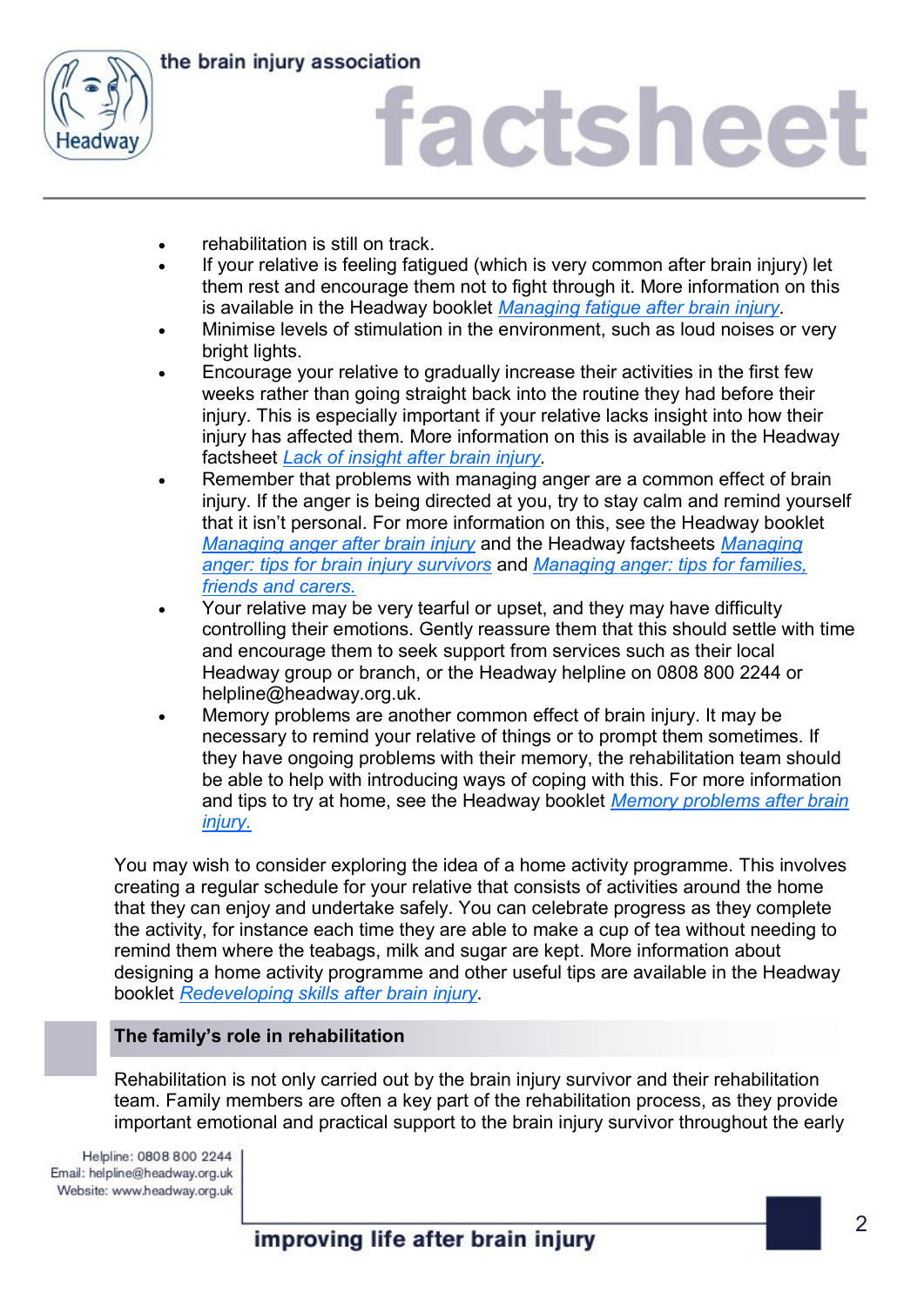

the brain injury association

# factsheet

days and rehabilitation process. As a family member, it is important for you to remember that how you interact with your relative can be a help or a hindrance, depending on your own response to their behaviour.

For example, if your relative is getting angry and you respond by shouting back, this may reinforce the angry behaviour. If, on the other hand, you respond by being calm and managing the anger effectively, you will be encouraging appropriate behaviour and this will help with their recovery.

Learning about brain injury can be very useful not only for the brain injury survivor themselves but also family members and friends. Having an understanding of the effects that the brain injury survivor is currently experiencing, and may experience in the future, can help with devising coping strategies. It can be particularly useful to use the time you have while waiting for rehabilitation to educate yourself about brain injury. This might help your relative to understand their own injury, and also how rehabilitation can help with their recovery.

It can be a big responsibility to take on the role of caring for someone with a brain injury, especially if they have returned home without any rehabilitation. As a carer, you may choose to give up hours at work or find that you have less time to yourself.

If possible, consider making arrangements for other family members or friends to spend time with the brain injury survivor on a weekly basis. You could also find out whether social services can arrange for some support with caring, for instance through a support worker visiting, or look into local befriending schemes. This can allow you to take a short break from your caring role. It can also be recognised as 'therapy' time if the family member or friend has a particular routine of completing a specific activity with the brain injury survivor each time they visit. More information and tips for taking on a caring role is available in the Headway booklet *[Caring for someone with a brain injury.](https://www.headway.org.uk/media/3989/caring-for-someone-after-a-brain-injury-e-booklet.pdf)* 

Some Headway groups and branches are also able to offer respite care and peer-to-peer support to carers. More information on this is available below.

### **Sources of support in the meantime**

### **Headway groups and branches**

Headway operates a network of support groups and branches across the UK that can offer local support to brain injury survivors and their families. To locate your nearest Headway group or branch, visit [www.headway.org.uk/supporting-you.](http://www.headway.org.uk/supporting-you)

### **Headway helpline**

The nurse-led Headway helpline is available to offer emotional support and information at

Helpline: 0808 800 2244 Email: helpline@headway.org.uk Website: www.headway.org.uk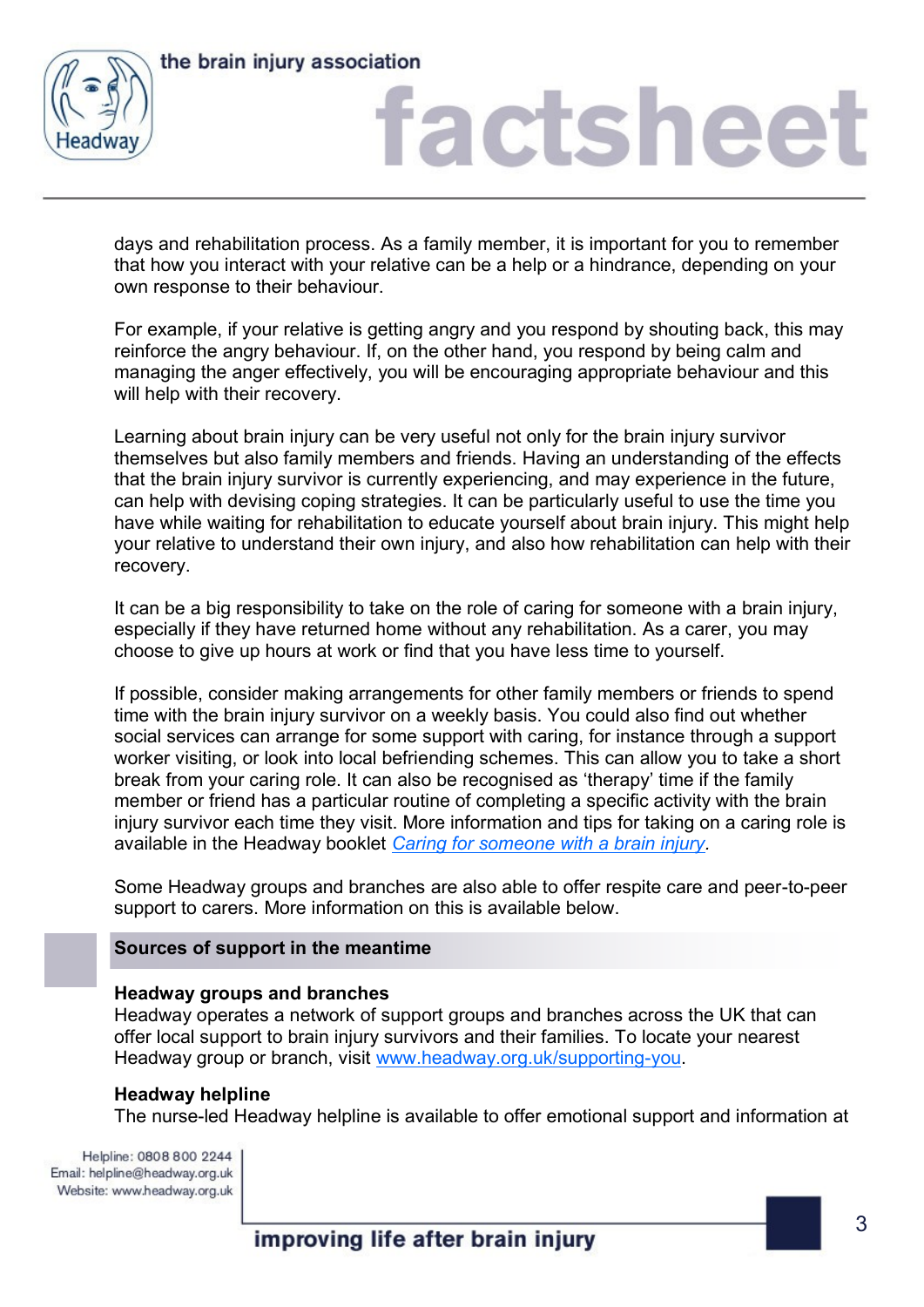

the brain injury association

# factsheet

any stage of someone's brain injury. To contact the helpline, call 0808 800 2244 or email [helpline@headway.org.uk.](mailto:helpline@headway.org.uk)

### **Your relative's GP**

Your relative may already have some level of support in place arranged by the hospital upon their discharge, for instance through the NHS continuing healthcare scheme. However, if there has been no provision of support and your relative feels that they need something in place while they are waiting for rehabilitation, encourage them to speak to their GP. It might help if you attend the appointment with them so that you can raise concerns that your relative may forget to mention or lack insight on. The GP might be able to refer your relative to local services in the area that can help in the meantime.

### **Private rehabilitation**

In some instances it may be possible to arrange for private rehabilitation, for instance if your relative has a compensation claim underway, in which case they or you should discuss the option of private rehabilitation with the solicitor involved. Private rehabilitation is otherwise very expensive and should be explored properly first. The Headway helpline can offer information and direct you to organisations that offer private rehabilitation therapists. It might be possible to arrange for a brain injury case manager to facilitate access to private rehabilitation, but again these are often only accessible when there is a compensation claim underway.

### **Other practical support**

If you or your relative requires support in the home or with daily aspects of living, consider contacting the local authority's adult social care team to arrange for a needs assessment. More information about this is available on the NHS website at [www.nhs.uk/conditions/](http://www.nhs.uk/conditions/social-care-and-support-guide/pages/assessment-care-needs.aspx) [social-care-and-support-guide](http://www.nhs.uk/conditions/social-care-and-support-guide/pages/assessment-care-needs.aspx), or from your local authority's own website.

Your relative's changed circumstances may entitle them to various welfare benefits, for instance if they are no longer able to work. More information on this, including what benefits are available and how to apply for them, is available in the Headway booklet *A guide to welfare benefits after brain injury.* 

You may also wish to speak to your local Headway group or branch to see whether they can offer you some practical support in the mean time.

### **Making a complaint about waiting for rehabilitation**

If you feel that your relative's care has not been appropriately managed, or that being placed on a waiting list has been detrimental to your relative's recovery, you might wish to start off by raising concerns with your relative's GP. If you are still not satisfied, you could consider referring your complaint to an ombudsman or other equivalent service.

Helpline: 0808 800 2244 Email: helpline@headway.org.uk Website: www.headway.org.uk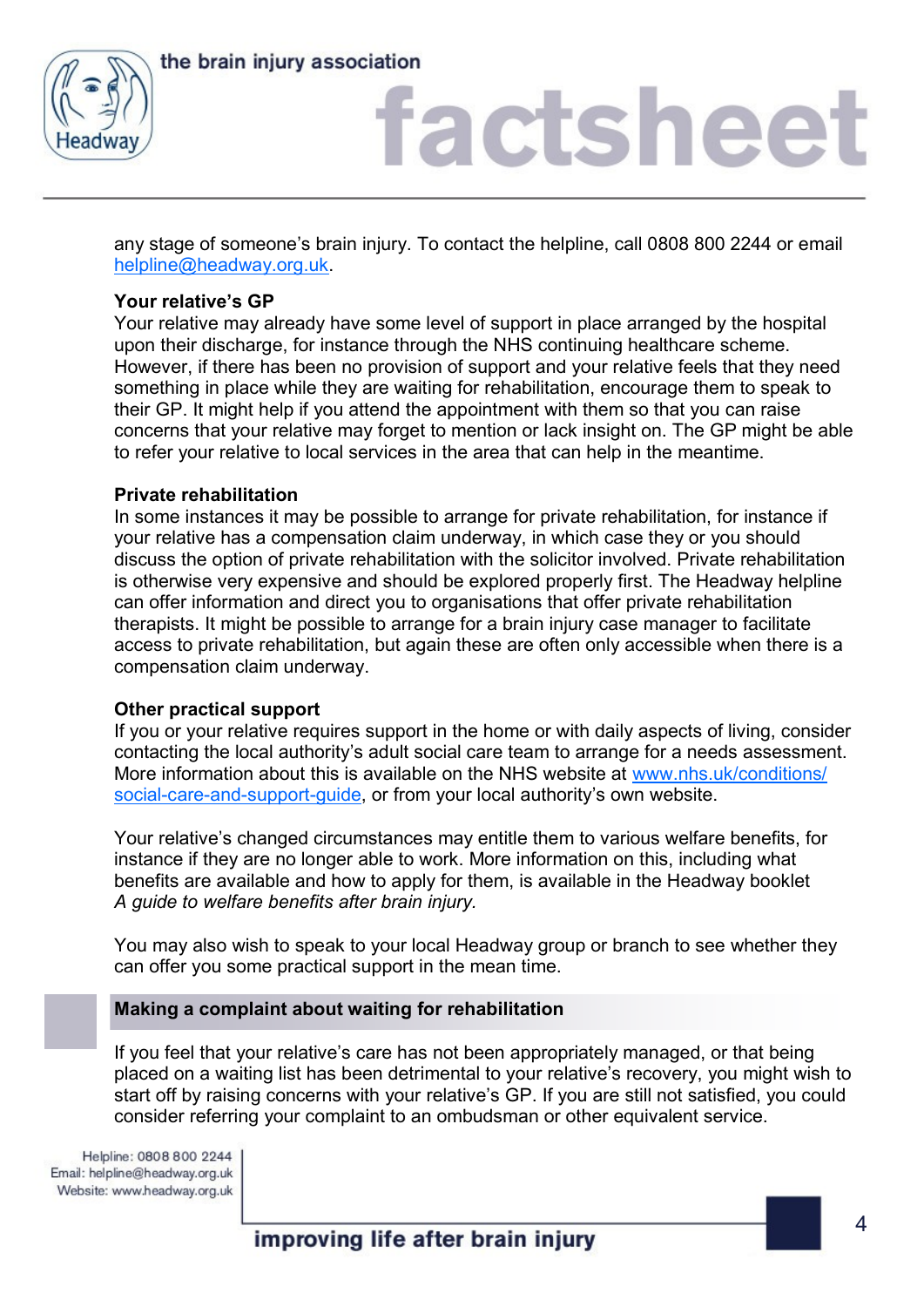



## iactshee

Information and guidance on how to make a complaint is available in the Headway factsheet *Making a complaint about health and social care services.* 

### **Frequently Asked Questions**

**Will the fact that my relative has to wait for rehabilitation have a negative impact on their recovery?**

This depends on a number of factors such as the length of the waiting list. A few weeks of waiting should not hinder your relative's recovery, in fact this can give them time to adjust to being at home and may help them to realise what their strengths and weaknesses are.

You should be vigilant for any effects of your relative's brain injury that are a cause for concern. If you find that they are getting depressed, anxious or increasingly angry, you should encourage them to see their GP. More information on the signs of depression and how to manage this is available in the Headway factsheet *[Depression after brain injury.](https://www.headway.org.uk/media/4712/depression-after-brain-injury-factsheet.pdf)* 

If they have any seizures, they should go to their nearest Accident and Emergency unit. If they are experiencing regular headaches or difficulties with dizziness or balance, encourage them to ask their GP to refer them to a neurologist. If you are concerned about any symptoms that suddenly develop, ring NHS 111 (England and Wales) or NHS 24 (Scotland) or call for an ambulance.

Specific guidance on symptoms to look out for and who to contact if you have concerns should be available in any information given to you by a discharge coordinator when your relative left the hospital.

### **I've heard that recovery after brain injury stops after a year. Is this true?**

People do sometimes talk about there being a limited 'window' of recovery after brain injury, for example, that recovery ceases to take place beyond a year. However, this is now known not to be the case and people may actually continue to improve for a number of years after brain injury. Indeed, many people say that they never stop regaining the skills that they lost following their injury.

Nevertheless, the greatest visible progress does occur in the first six months or so after the injury and improvement after this is often less obvious.

### **What if my relative hasn't got a referral to rehabilitation, but I think they need it?**

If your relative has been discharged from hospital with no arrangement for rehabilitation and you have reason to believe that they would benefit from it, there are still options available. You and your relative are perfectly within your rights to actively seek rehabilitation services, even if you have been told that there are none available or needed.

Helpline: 0808 800 2244 Email: helpline@headway.org.uk Website: www.headway.org.uk